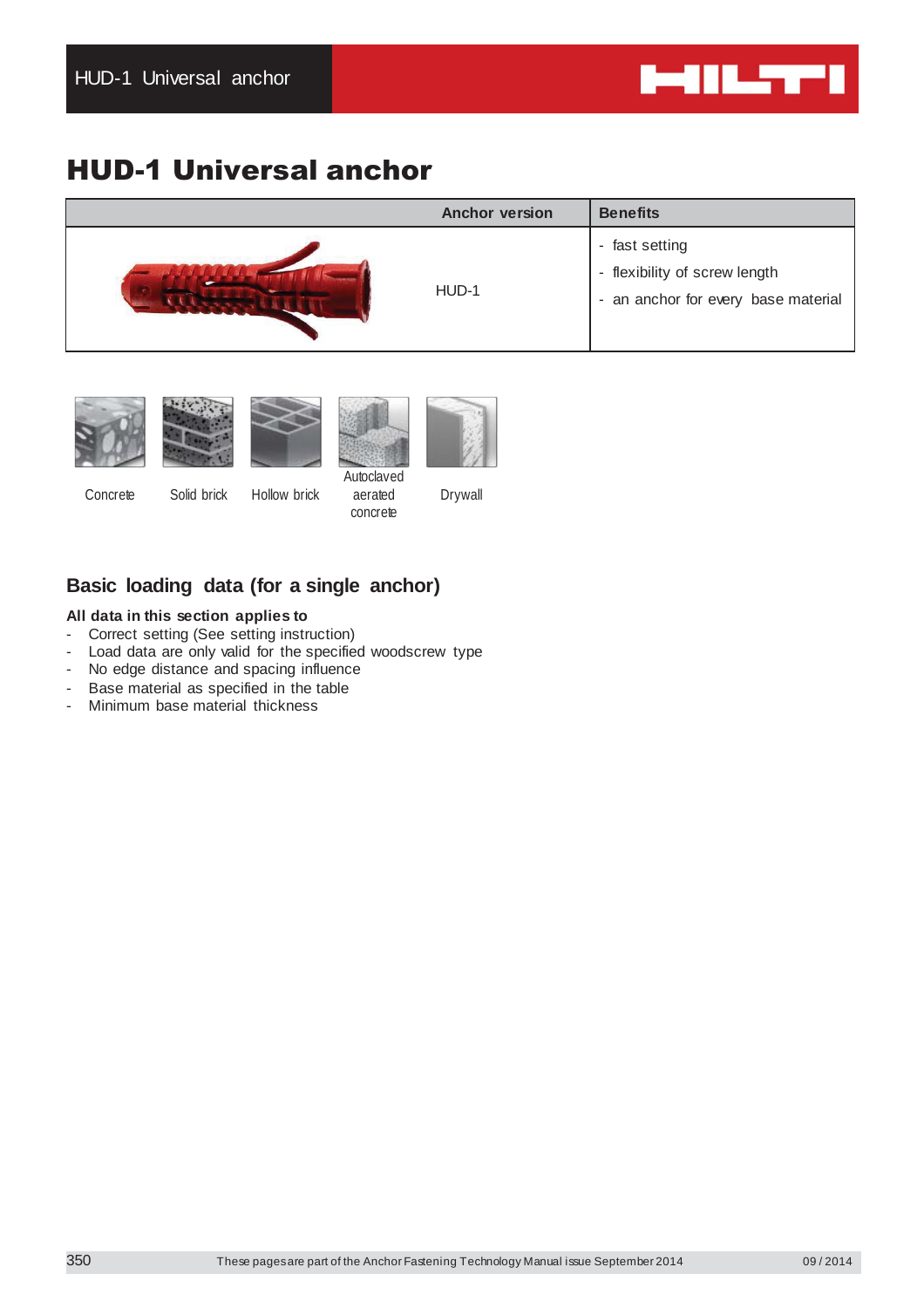# **Characteristic resistance**

| <b>Anchor size</b>                    |                            |                          | 5x25                         |                          | 6x30                         |                          | 8x40                         |                          |                              | 10x50                    | 12x60                             | 14x70                             |
|---------------------------------------|----------------------------|--------------------------|------------------------------|--------------------------|------------------------------|--------------------------|------------------------------|--------------------------|------------------------------|--------------------------|-----------------------------------|-----------------------------------|
|                                       |                            | Screw type <sup>d)</sup> | W<br>Size 4<br><b>DIN 96</b> | C<br>Size 4              | W<br>Size 5<br><b>DIN 96</b> | C<br>Size 5              | W<br>Size 6<br><b>DIN 96</b> | $\mathcal{C}$<br>Size 6  | W<br>Size 8<br><b>DIN 96</b> | C<br>Size 8              | W<br>Size 10<br><b>DIN</b><br>571 | W<br>Size 12<br><b>DIN</b><br>571 |
| Concrete $\geq$ C16/20                | $N_{\mathsf{Rk}}$          | [kN]                     | 1,5                          | 0,5                      | 2,75                         | 1,75                     | 4,25                         | 2,5                      | $\overline{7}$               | $\overline{a}$           | 10                                | 15                                |
|                                       | $V_{\rm Rk}$               | [kN]                     | $\overline{2}$               |                          | 4,5                          | $\overline{\phantom{a}}$ | 6,25                         |                          | 11                           |                          | 15                                | 28                                |
| Solid clay brick                      | $N_{\rm Rk}$               | [kN]                     | 0,85                         | 0,3                      | 1,75                         | 0,75                     | 3                            | 1,75                     | $\overline{4}$               | $\overline{\phantom{0}}$ | 5                                 | $5^{a)}$                          |
| Mz 20                                 | $\mathsf{V}_{\mathsf{Rk}}$ | [kN]                     | 1,2                          | $\overline{\phantom{0}}$ | 1,5                          | $\overline{\phantom{a}}$ | 2,2                          | $\overline{a}$           | $\blacksquare$               | $\overline{\phantom{0}}$ | L.                                | $\overline{\phantom{0}}$          |
| Solid sand-lime brick                 | $N_{\rm Rk}$               | [KN]                     | 1,25                         | 0,75                     | 2,5                          | 1,5                      | 4,25                         | $\overline{2}$           | 5                            | $\overline{\phantom{0}}$ | 7,5                               | $7,5^{a}$                         |
| <b>KS 12</b>                          | $V_{\rm Rk}$               | [KN]                     | 1,25                         | $\overline{a}$           | 2,8                          | $\overline{\phantom{a}}$ | 3,7                          | $\overline{a}$           | 6,6                          | $\overline{\phantom{a}}$ | $\blacksquare$                    | $\overline{\phantom{a}}$          |
| Hollow clay brick<br>HIzB 12          | $N_{\rm Rk}$               | [KN]                     | 0,4                          | 0,25                     | 0,5                          | 0,4                      | 1                            | 0,6                      | 1,25                         | $\overline{a}$           | 1,4                               | 1,6                               |
|                                       | $V_{\rm Rk}$               | [kN]                     | 1,15                         |                          | 1,75                         |                          | $\overline{\phantom{0}}$     |                          | $\overline{\phantom{a}}$     | $\overline{\phantom{0}}$ |                                   | $\overline{\phantom{0}}$          |
| Hollow clay brick<br>$HIZB$ 12 - 15mm | $N_{\rm Rk}$               | [KN]                     | 0,4                          | 0,25                     | 0,75                         | 0,5                      | 1,25                         | 0,75                     | 1,5                          | $\overline{\phantom{a}}$ | 1,75                              | $\overline{2}$                    |
| plastered                             | $V_{\mathsf{Rk}}$          | [KN]                     | 1,15                         | $\overline{\phantom{0}}$ | 1,75                         | $\overline{\phantom{a}}$ | $\overline{\phantom{0}}$     | $\overline{a}$           | $\blacksquare$               | $\blacksquare$           | $\overline{a}$                    | $\blacksquare$                    |
| Autoclaved aerated<br>concrete        | $N_{\rm Rk}$               | [KN]                     | 0,3                          | 0,2                      | 0,5                          | 0,3                      | 0,75                         | 0,5                      | 1                            | $\overline{a}$           | 1,25                              | 1,5                               |
| AAC <sub>2</sub>                      | $V_{\mathsf{Rk}}$          | [kN]                     | 0,2                          | $\blacksquare$           | 0,25                         | $\blacksquare$           | 0,4                          | $\overline{a}$           | $\blacksquare$               | $\overline{\phantom{0}}$ | $\mathbf{r}$                      | $\blacksquare$                    |
| Autoclaved aerated                    | $N_{\rm Rk}$               | [KN]                     | 0,5                          | 0,3                      | 0,75                         | 0,5                      | 1,5                          | $\mathbf{1}$             | $\overline{2}$               | $\frac{1}{2}$            | 2,5                               | 3                                 |
| concrete<br>AAC 4                     | $V_{\mathsf{Rk}}$          | [KN]                     | 0,65                         | $\overline{a}$           | 0,9                          | $\overline{\phantom{a}}$ | 1,5                          | $\overline{a}$           | $\overline{\phantom{a}}$     | $\frac{1}{2}$            | $\overline{a}$                    | $\overline{\phantom{a}}$          |
| Gypsum board                          | $N_{\rm Rk}$               | [kN]                     | 0,2                          | 0,3                      | 0,25                         | 0,4                      | 0,3                          | 0,5                      | $\overline{\phantom{a}}$     | $0,75^{6}$               | $\overline{a}$                    | $\overline{\phantom{a}}$          |
| Thickness 12,5mm                      | $\mathsf{V}_{\mathsf{Rk}}$ | [KN]                     | 0,45                         | $\overline{a}$           | 0,7                          | $\overline{\phantom{a}}$ | $\overline{\phantom{0}}$     | $\overline{a}$           |                              |                          | $\overline{a}$                    | $\overline{\phantom{0}}$          |
| Gypsum board<br><b>Thickness</b>      | $N_{\rm Rk}$               | [KN]                     | 0,3                          | 0,3                      | 0,4                          | 0,4                      | 0,5                          | 0,5                      | $0,75^{6}$                   | $1^{b}$                  | $1,5^{c}$                         | $\overline{\phantom{a}}$          |
| 2x12,5mm                              | $V_{\rm Rk}$               | [kN]                     | 0,45                         | $\blacksquare$           | 0,7                          | $\overline{\phantom{a}}$ | $\overline{\phantom{a}}$     | $\overline{a}$           | $\blacksquare$               | $\overline{\phantom{a}}$ | $\blacksquare$                    | $\overline{\phantom{a}}$          |
| Fibre reinforced<br>gypsum board      | $N_{\rm Rk}$               | [KN]                     | 0,45                         | $\blacksquare$           | 0,6                          | $\blacksquare$           | 0,9                          | $\overline{a}$           | $\overline{\phantom{a}}$     | $\frac{1}{2}$            | $\frac{1}{2}$                     | $\overline{\phantom{0}}$          |
| Thickness 12,5mm                      | $V_{\mathsf{Rk}}$          | [KN]                     | 0,72                         | $\overline{\phantom{0}}$ | 0,96                         | $\overline{\phantom{a}}$ | 1,44                         | $\frac{1}{2}$            | $\overline{\phantom{a}}$     | $\overline{a}$           | $\overline{a}$                    | $\overline{\phantom{0}}$          |
| Fibre reinforced<br>gypsum board      | $N_{\rm Rk}$               | [KN]                     | 0,45                         | $\overline{\phantom{a}}$ | 1,2                          | $\overline{\phantom{a}}$ | 1,8                          | $\overline{\phantom{a}}$ | 2,1                          | $\overline{\phantom{a}}$ | $\overline{\phantom{0}}$          | $\blacksquare$                    |
| <b>Thickness</b><br>2x12,5mm          | $V_{\mathsf{Rk}}$          | [kN]                     | 0,72                         | $\overline{\phantom{a}}$ | 1,92                         | $\blacksquare$           | 2,88                         | $\overline{\phantom{a}}$ | 3,36                         | $\overline{\phantom{a}}$ |                                   |                                   |

a) only with screw diameter 6mm

b) only with screw diameter 8mm

c) only with screw diameter 10mm

d) Screw type: W: Wood-screw C: Chipboard screw

Load data are valid for the mentioned woodscrew type, if other types or different screws are used the load capacity may decrease.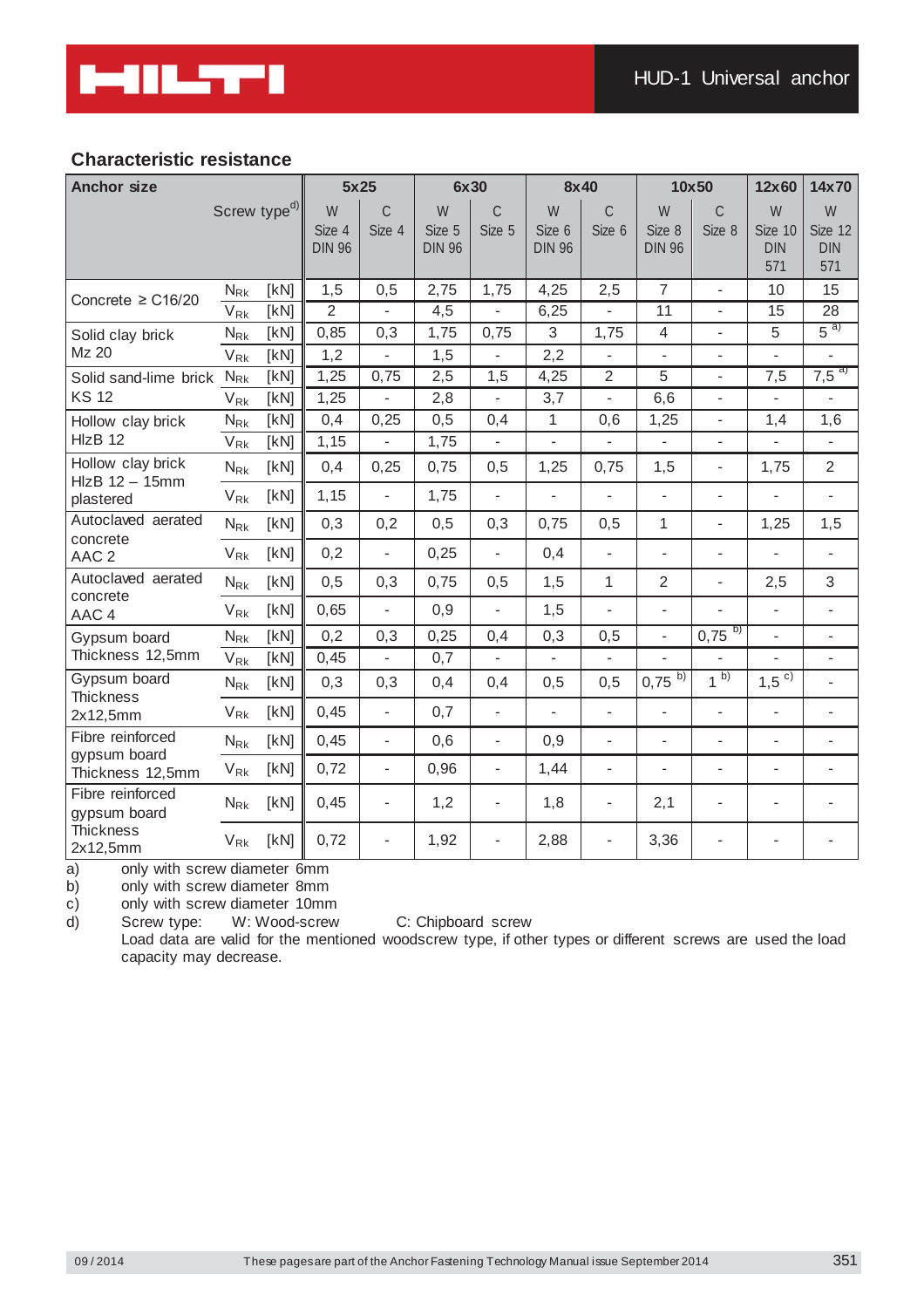

# **Design resistance**

| <b>Anchor size</b>                    |                            |                          |                              | 5x25        |                              | 6x30                    | 8x40                         |                         |                              | 10x50                   | 12x60                             | 14x70                             |
|---------------------------------------|----------------------------|--------------------------|------------------------------|-------------|------------------------------|-------------------------|------------------------------|-------------------------|------------------------------|-------------------------|-----------------------------------|-----------------------------------|
|                                       |                            | Screw type <sup>d)</sup> | W<br>Size 4<br><b>DIN 96</b> | C<br>Size 4 | W<br>Size 5<br><b>DIN 96</b> | $\mathcal{C}$<br>Size 5 | W<br>Size 6<br><b>DIN 96</b> | $\mathcal{C}$<br>Size 6 | W<br>Size 8<br><b>DIN 96</b> | $\mathcal{C}$<br>Size 8 | W<br>Size 10<br><b>DIN</b><br>571 | W<br>Size 12<br><b>DIN</b><br>571 |
| Concrete $\geq$ C16/20                | $N_{Rd}$                   | [kN]                     | 0,42                         | 0,14        | 0,77                         | 0,49                    | 1,19                         | 0,70                    | 1,96                         |                         | 2,80                              | 4,20                              |
|                                       | $V_{Rd}$                   | [KN]                     | 0,56                         |             | 1,26                         |                         | 1,75                         |                         | 3,08                         |                         | 4,20                              | 7,84                              |
| Solid clay brick                      | $N_{Rd}$                   | [kN]                     | 0,24                         | 0,08        | 0,49                         | 0,21                    | 0,84                         | 0,49                    | 1,12                         |                         | 1,40                              | $1,40^{c}$                        |
| Mz 20                                 | $V_{Rd}$                   | [kN]                     | 0,34                         |             | 0,42                         |                         | 0,62                         |                         |                              |                         |                                   |                                   |
| Solid sand-lime brick                 | $N_{Rd}$                   | [KN]                     | 0,35                         | 0,21        | 0,70                         | 0,42                    | 1,19                         | 0,56                    | 1,40                         |                         | 2,10                              | $2,10^{c}$                        |
| <b>KS 12</b>                          | $\mathsf{V}_{\mathsf{Rd}}$ | [KN]                     | 0,35                         |             | 0,78                         |                         | 1,04                         |                         | 1,85                         |                         |                                   |                                   |
| Hollow clay brick                     | $N_{Rd}$                   | [kN]                     | 0,11                         | 0,07        | 0, 14                        | 0,11                    | 0,28                         | 0,17                    | 0,35                         |                         | 0,39                              | 0,45                              |
| HIzB 12                               | V <sub>Rd</sub>            | [kN]                     | 0,32                         |             | 0,49                         |                         |                              |                         |                              |                         |                                   |                                   |
| Hollow clay brick<br>$HIZB$ 12 - 15mm | $N_{Rd}$                   | [kN]                     | 0,11                         | 0,07        | 0,21                         | 0,14                    | 0,35                         | 0,21                    | 0,42                         |                         | 0,49                              | 0,56                              |
| plastered                             | $V_{Rd}$                   | [kN]                     | 0,32                         |             | 0,49                         |                         |                              |                         |                              |                         |                                   |                                   |
| Autoclaved aerated                    | $N_{Rd}$                   | [KN]                     | 0,08                         | 0,06        | 0, 14                        | 0,08                    | 0,21                         | 0,14                    | 0,28                         |                         | 0,35                              | 0,42                              |
| concrete<br>AAC <sub>2</sub>          | $V_{Rd}$                   | [kN]                     | 0,06                         |             | 0,07                         |                         | 0,11                         |                         |                              |                         |                                   |                                   |
| Autoclaved aerated                    | $N_{Rd}$                   | [kN]                     | 0,14                         | 0,08        | 0,21                         | 0,14                    | 0,42                         | 0,28                    | 0,56                         |                         | 0,70                              | 0,84                              |
| concrete<br>AAC 4                     | $V_{Rd}$                   | [KN]                     | 0,18                         |             | 0,25                         |                         | 0,42                         |                         |                              |                         |                                   |                                   |
| Gypsum board                          | $N_{Rd}$                   | [kN]                     | 0,06                         | 0,08        | 0,07                         | 0,11                    | 0,08                         | 0,14                    |                              | $0,21^{a}$              |                                   |                                   |
| Thickness 12,5mm                      | $V_{Rd}$                   | [KN]                     | 0,13                         |             | 0,20                         |                         |                              |                         |                              |                         |                                   |                                   |
| Gypsum board<br><b>Thickness</b>      | $N_{Rd}$                   | [kN]                     | 0,08                         | 0,08        | 0, 11                        | 0,11                    | 0, 14                        | 0,14                    | $0,21^{a}$                   | $0,28^{a}$              | $0,42^{b}$                        |                                   |
| 2x12,5mm                              | $V_{Rd}$                   | [KN]                     | 0,13                         |             | 0,20                         |                         |                              |                         |                              |                         |                                   |                                   |
| Fibre reinforced                      | $N_{Rd}$                   | [KN]                     | 0,13                         |             | 0,17                         |                         | 0,25                         |                         |                              |                         |                                   |                                   |
| gypsum board<br>Thickness 12,5mm      | $V_{Rd}$                   | [kN]                     | 0,20                         |             | 0,27                         |                         | 0,40                         |                         |                              |                         |                                   |                                   |
| Fibre reinforced<br>gypsum board      | $\mathsf{N}_{\mathsf{Rd}}$ | [kN]                     | 0,13                         |             | 0,34                         |                         | 0,50                         |                         | 0,59                         |                         |                                   |                                   |
| <b>Thickness</b><br>2x12,5mm          | $V_{Rd}$                   | [kN]                     | 0,20                         |             | 0,54                         |                         | 0,81                         |                         | 0,94                         |                         |                                   |                                   |

a) only with screw diameter 6mm

b) only with screw diameter 8mm

c) only with screw diameter 10mm

d) Screw type: W: Wood-screw C: Chipboard screw

Load data are valid for the mentioned woodscrew type, if other types or different screws are used the load capacity may decrease.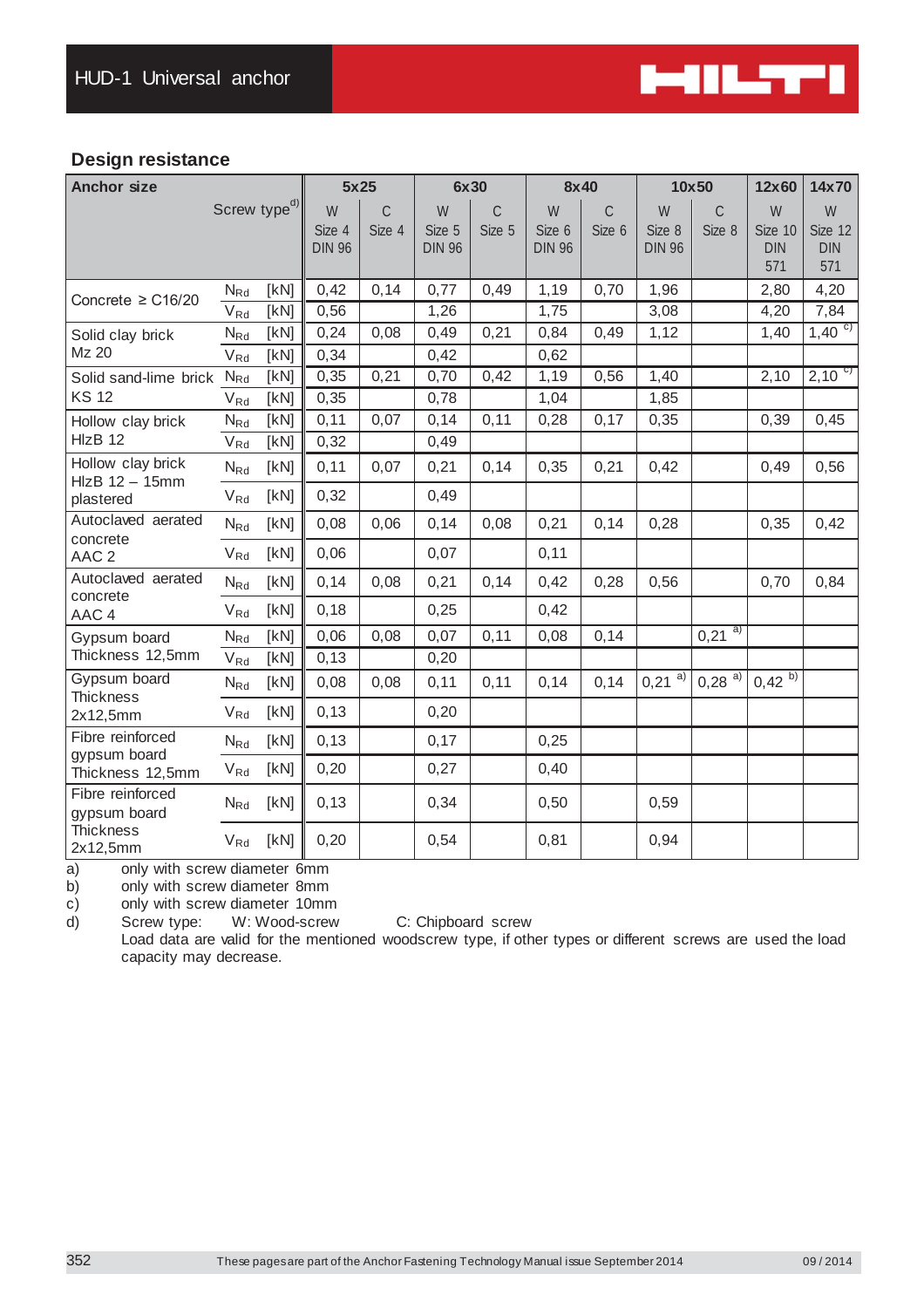

# **Recommended loads e)**

| <b>Anchor size</b>                  |                  |               | 5x25 |             | 6x30  |             | 8x40  |             | 10x50 |             | 12x60          | 14x70 |
|-------------------------------------|------------------|---------------|------|-------------|-------|-------------|-------|-------------|-------|-------------|----------------|-------|
|                                     |                  | Screw type d) | W    | $\mathsf C$ | W     | $\mathsf C$ | W     | $\mathsf C$ | W     | $\mathsf C$ | W              | W     |
| Concrete $\geq$ C16/20              | $N_{rec}$        | [kN]          | 0,3  | 0,1         | 0,55  | 0,35        | 0,85  | 0,5         | 1,4   |             | $\overline{2}$ | 3     |
|                                     | V <sub>rec</sub> | [kN]          | 0,4  |             | 0,9   |             | 1,25  |             | 2,2   |             | 3              | 5,6   |
| Solid clay brick                    | $N_{\text{rec}}$ | [kN]          | 0,17 | 0,06        | 0,35  | 0, 15       | 0,6   | 0,35        | 0,8   |             | 1              | 1     |
| Mz 20                               | $V_{rec}$        | [kN]          | 0,24 |             | 0,3   |             | 0,44  |             |       |             |                |       |
| Solid sand-lime brick               | $N_{\sf rec}$    | [kN]          | 0,25 | 0, 15       | 0,5   | 0,3         | 0,85  | 0,4         | 1     |             | 1,5            | 1,5   |
| <b>KS 12</b>                        | $V_{rec}$        | [kN]          | 0,25 |             | 0,56  |             | 0,74  |             | 1,32  |             |                |       |
| Hollow clay brick                   | $N_{rec}$        | [KN]          | 0,08 | 0,05        | 0, 1  | 0,08        | 0,2   | 0,12        | 0,25  |             | 0,28           | 0,32  |
| HIzB 12                             | $V_{rec}$        | [KN]          | 0,23 |             | 0,35  |             |       |             |       |             |                |       |
| Hollow clay brick<br>HlzB 12 - 15mm | $N_{rec}$        | [KN]          | 0,08 | 0,05        | 0, 15 | 0,1         | 0,25  | 0, 15       | 0,3   |             | 0,35           | 0,4   |
| plastered                           | $V_{rec}$        | [kN]          | 0,23 |             | 0,35  |             |       |             |       |             |                |       |
| Autoclaved aerated                  | $N_{rec}$        | [KN]          | 0,06 | 0,04        | 0,1   | 0,06        | 0, 15 | 0, 1        | 0,2   |             | 0,25           | 0,3   |
| concrete<br>AAC <sub>2</sub>        | V <sub>rec</sub> | [kN]          | 0,04 |             | 0,05  |             | 0,08  |             |       |             |                |       |
| Autoclaved aerated                  | $N_{rec}$        | [KN]          | 0,1  | 0,06        | 0, 15 | 0, 1        | 0,3   | 0,2         | 0,4   |             | 0,5            | 0,6   |
| concrete<br>AAC 4                   | V <sub>rec</sub> | [KN]          | 0,13 |             | 0,18  |             | 0,3   |             |       |             |                |       |
| Gypsum board                        | $N_{rec}$        | [kN]          | 0,04 | 0,06        | 0,05  | 0,08        | 0,06  | 0,1         |       | 0, 15       |                |       |
| Thickness 12,5mm                    | $V_{rec}$        | [kN]          | 0,09 |             | 0,14  |             |       |             |       |             |                |       |
| Gypsum board<br><b>Thickness</b>    | $N_{rec}$        | [KN]          | 0,06 | 0,06        | 0,08  | 0,08        | 0,1   | 0, 1        | 0, 15 | 0,2         | 0,3            |       |
| 2x12,5mm                            | V <sub>rec</sub> | [KN]          | 0,09 |             | 0,14  |             |       |             |       |             |                |       |
| Fibre reinforced                    | $N_{rec}$        | [KN]          | 0,09 |             | 0,12  |             | 0,18  |             |       |             |                |       |
| gypsum board<br>Thickness 12,5mm    | $V_{rec}$        | [KN]          | 0,14 |             | 0, 19 |             | 0,29  |             |       |             |                |       |
| Fibre reinforced<br>gypsum board    | $N_{rec}$        | [KN]          | 0,09 |             | 0,24  |             | 0,36  |             | 0,42  |             |                |       |
| <b>Thickness</b><br>2x12,5mm        | $V_{rec}$        | [kN]          | 0,14 |             | 0,38  |             | 0,58  |             | 0,67  |             |                |       |

a) only with screw diameter 6mm

b) only with screw diameter 8mm

c) only with screw diameter 10mm

d) Screw type: W: Wood-screw C: Chipboard screw

Load data are valid for the mentioned woodscrew type, if other types or different screws are used the load capacity may decrease.

e) With overall global safety factor  $\gamma = 5$  to the characteristic loads and a partial safety factor of  $\gamma = 1,4$  to the design values.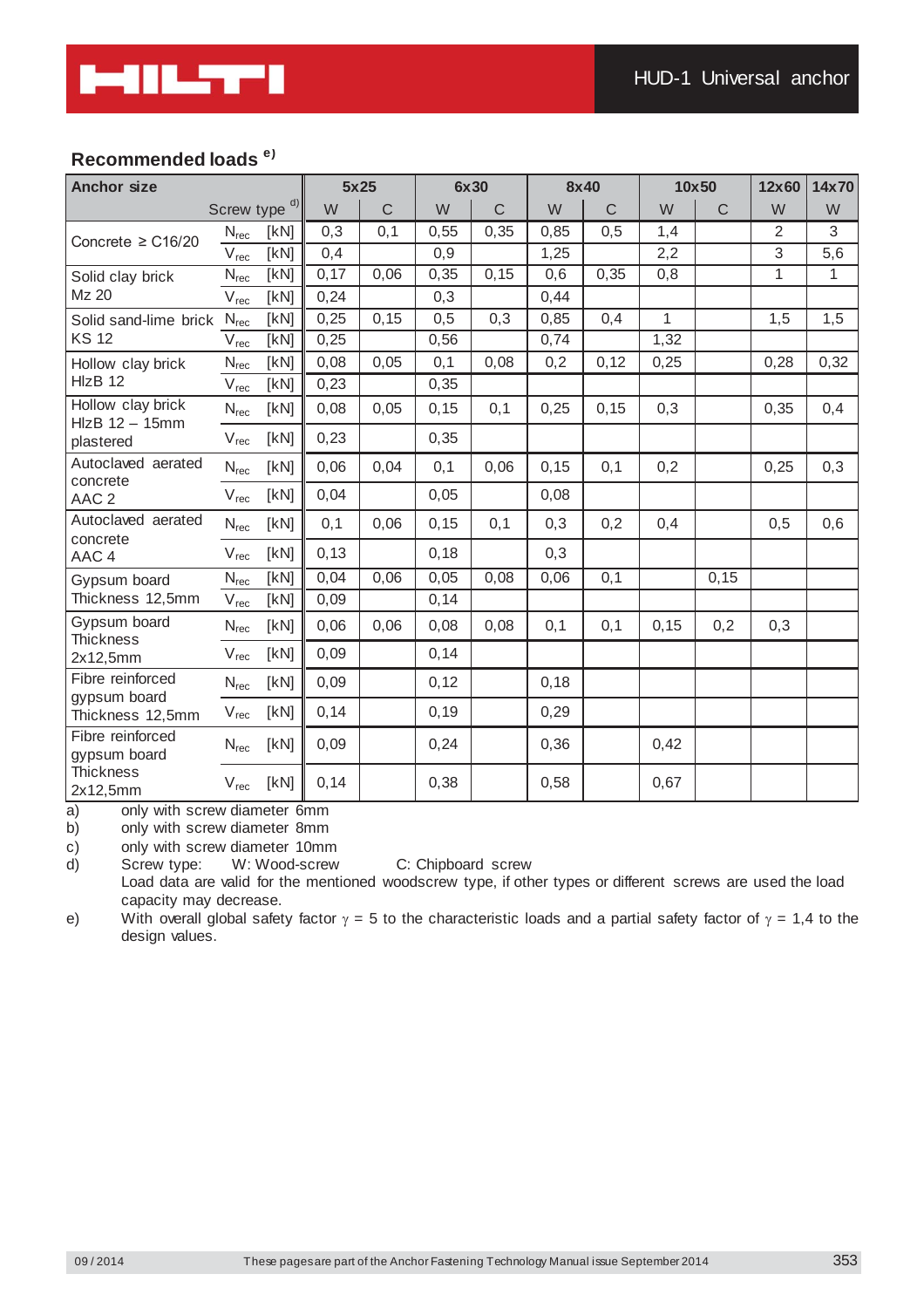

# **Service temperature range**

Hilti HUD-1 universal anchor may be applied in the temperature range given below.

| Temperature range | <b>Base material</b><br>temperature | <b>Maximum long term</b><br>base material<br>temperature | <b>Maximum short term</b><br>base material<br>temperature |
|-------------------|-------------------------------------|----------------------------------------------------------|-----------------------------------------------------------|
| Temperature range | -40 °C to +80 °C                    | +50 °C                                                   | $+80 °C$                                                  |

## **Max short term base material temperature**

Short-term elevated base material temperatures are those that occur over brief intervals, e.g. as a result of diurnal cycling.

### **Max long term base material temperature**

Long-term elevated base material temperatures are roughly constant over significant periods of time.

# **Materials**

## **Material quality**

| <b>Dow</b><br><b>rait</b> | <b>Material</b> |
|---------------------------|-----------------|
| DL.                       | mide            |
| sleeve                    | ۱۱۷.            |
| .                         |                 |

# **Setting**

## **Installation equipment**

| <b>Anchor size</b> | 5x25           | 6x30 | 8x40 | 10x50 | 12x60 | 14x70 |  |  |
|--------------------|----------------|------|------|-------|-------|-------|--|--|
| Rotary hammer      | TE $2 - TE$ 16 |      |      |       |       |       |  |  |
| Other tools        | Screwdriver    |      |      |       |       |       |  |  |

# **Setting instruction**



Drill hole with drill bit.



Install anchor.







Drill hole with drill bit.

Install anchor.

Drive screw into anchor.

Use only for wall and floor applications. Not applicable for ceiling and façade applications.

For detailed information on installation see instruction for use given with the package of the product.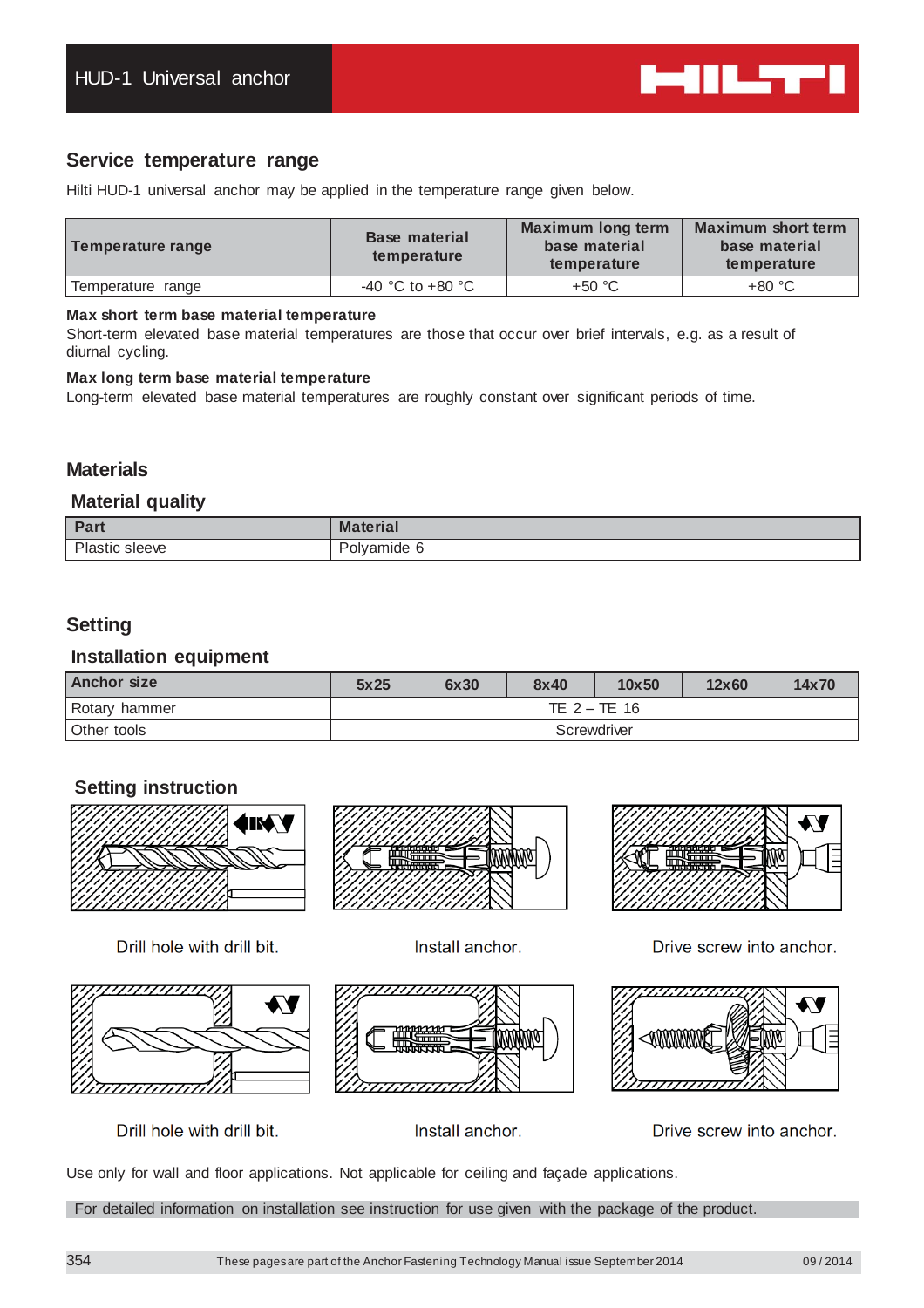

# Setting details: depth of drill hole h<sub>1</sub> and effective anchorage depth h<sub>ef</sub>



# **Setting details HUD-1**

| <b>Anchor version</b>            |                  |               | 5x25           | 6x30      | 8x40    | 10x50                     | 12x60    | 14x70     |
|----------------------------------|------------------|---------------|----------------|-----------|---------|---------------------------|----------|-----------|
| Nominal diameter of drill bit    | $d_{o}$          | [mm]          | 5              | 6         | 8       | 10                        | 12       | 14        |
| Cutting diameter of drill bit    | $d_{\text{cut}}$ | [mm]          | 5,35           | 6,4       | 8,45    | 10,45                     | 12,5     | 14,5      |
| Depth of drill hole              | $h_1 \geq$       | [mm]          | 35             | 40        | 55      | 65                        | 80       | 90        |
| Effective anchorage depth        | $h_{\text{nom}}$ | [mm]          | 25             | 30        | 40      | 50                        | 60       | 70        |
| Anchor length                    |                  | [mm]          | 25             | 30        | 40      | 50                        | 60       | 70        |
| Max fixture thickness            | $t_{fix}$        | [mm]          |                |           |         | Depending on screw length |          |           |
| Installation temperature         |                  | $[^{\circ}C]$ | $-10$ to $+40$ |           |         |                           |          |           |
| Woodscrew diameter <sup>a)</sup> | d                | [mm]          | $3,5 - 4$      | $4,5 - 5$ | $5 - 6$ | $7 - 8$                   | $8 - 10$ | $10 - 12$ |

a) The basic loading data are depending on the woodscrew diameters, if other types or different screws are used the load capacity may decrease. Highlighted diameters refer to basic loading data table, except footnotes  $a)$ , b), c) of basic loading data tables.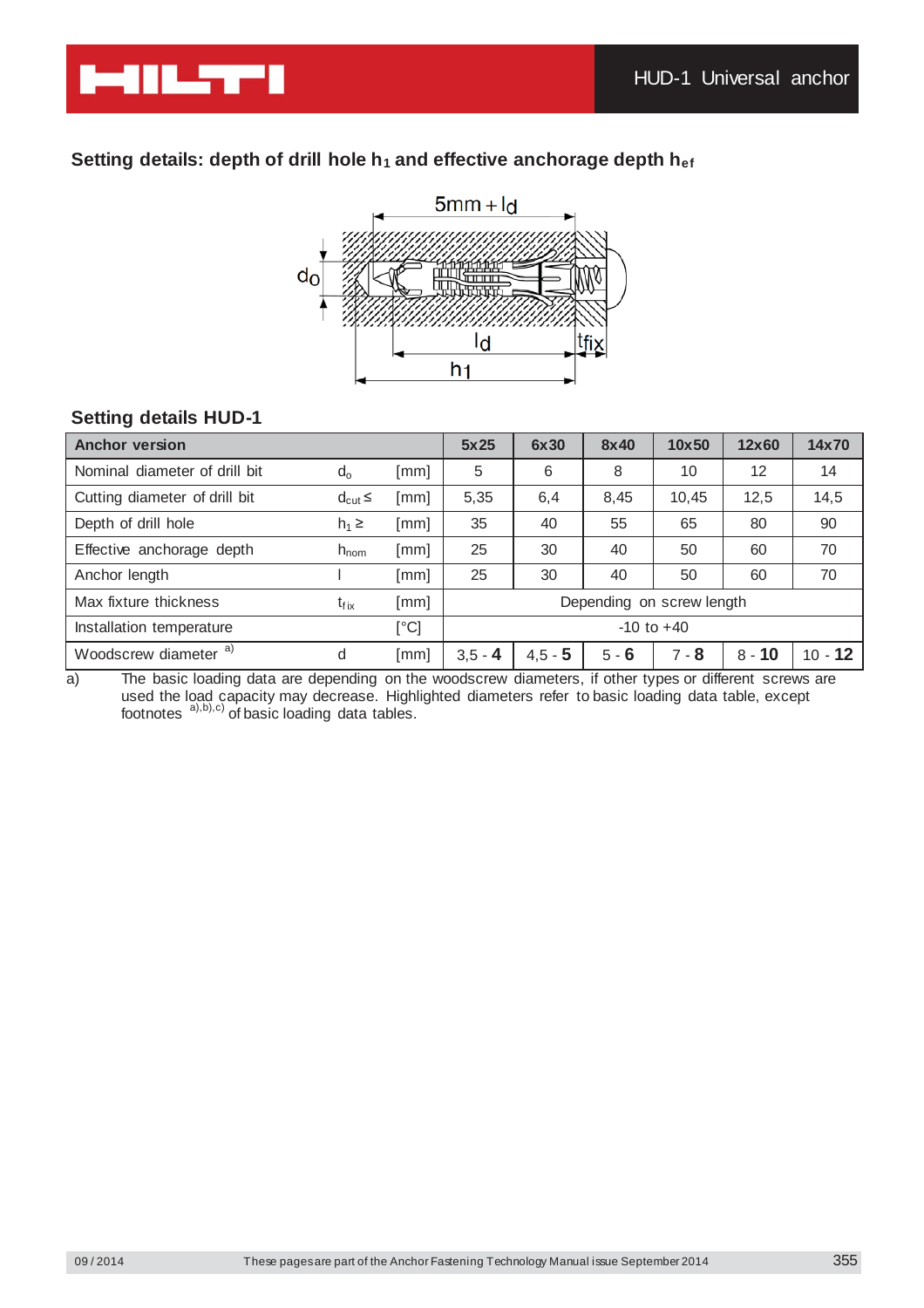

# HUD-L Universal anchor

| <b>Anchor version</b>                 | <b>Benefits</b>                                                                                                                                           |
|---------------------------------------|-----------------------------------------------------------------------------------------------------------------------------------------------------------|
| HUD-L 6<br>HUD-L 8<br><b>HUD-L 10</b> | - universal plastic anchor for weak<br>base materials and renovation<br>- for many base materials<br>- daily application<br>- excellent setting behaviour |
|                                       |                                                                                                                                                           |







aerated concrete Drywall

Concrete Solid brick Hollow brick

# **Basic loading data (for a single anchor)**

## **All data in this section applies to**

- Correct setting (See setting instruction)
- Load data are only valid for the specified woodscrew type
- Load data given in the tables is independent of load direction
- No edge distance and spacing influence
- Base material as specified in the table
- Minimum base material thickness

# **Characteristic resistance**

| <b>Anchor size</b>                               |                          | <b>HUD-L 6x50</b>                 | <b>HUD-L 8x60</b>               | <b>HUD-L 10x70</b>              |
|--------------------------------------------------|--------------------------|-----------------------------------|---------------------------------|---------------------------------|
|                                                  | Screw type <sup>c)</sup> | Woodscrew 4,5x80<br><b>DIN 96</b> | Woodscrew 5x90<br><b>DIN 96</b> | Woodscrew 8mm<br><b>DIN 571</b> |
| Concrete<br>≥ C16/20                             | [kN]<br>$F_{\rm Rk}$     | 1,15                              | 1,4                             | 9,0                             |
| Solid clay brick<br>Mz 12                        | [KN]<br>$F_{\rm Rk}$     | 0,85                              | 1,0                             |                                 |
| Solid clay brick<br>Mz 20                        | [KN]<br>$F_{\rm Rk}$     |                                   |                                 | 7,0                             |
| Solid sand-lime brick<br><b>KS12</b>             | [kN]<br>$F_{\rm Rk}$     | 0,85                              | 1,0                             | 2                               |
| Hollow clay brick<br>Hz 12 <sup>a)</sup>         | $F_{Rk}$ [kN]            | 0,5                               | 0,75                            | 1,5                             |
| Hollow sand-lime brick<br><b>KSL 12</b>          | $F_{Rk}$ [kN]            | 0,7                               | 0,8                             |                                 |
| Autoclaved aerated concrete<br>AAC $2^{a}$       | $F_{\rm Rk}$<br>[KN]     | 0,25                              | 0,55                            | 2,0                             |
| Gypsum board<br>Thickness 2x12,5mm <sup>a)</sup> | [KN]<br>$F_{\rm Rk}$     | 0,3                               | 0,7                             | $0,6^{b}$                       |

a) Drilling without hammering

b) Suitable for fitting hexagonal screws by hand

c) Load data are valid for the mentioned woodscrew type, if other types or different screws are used the load capacity may decrease.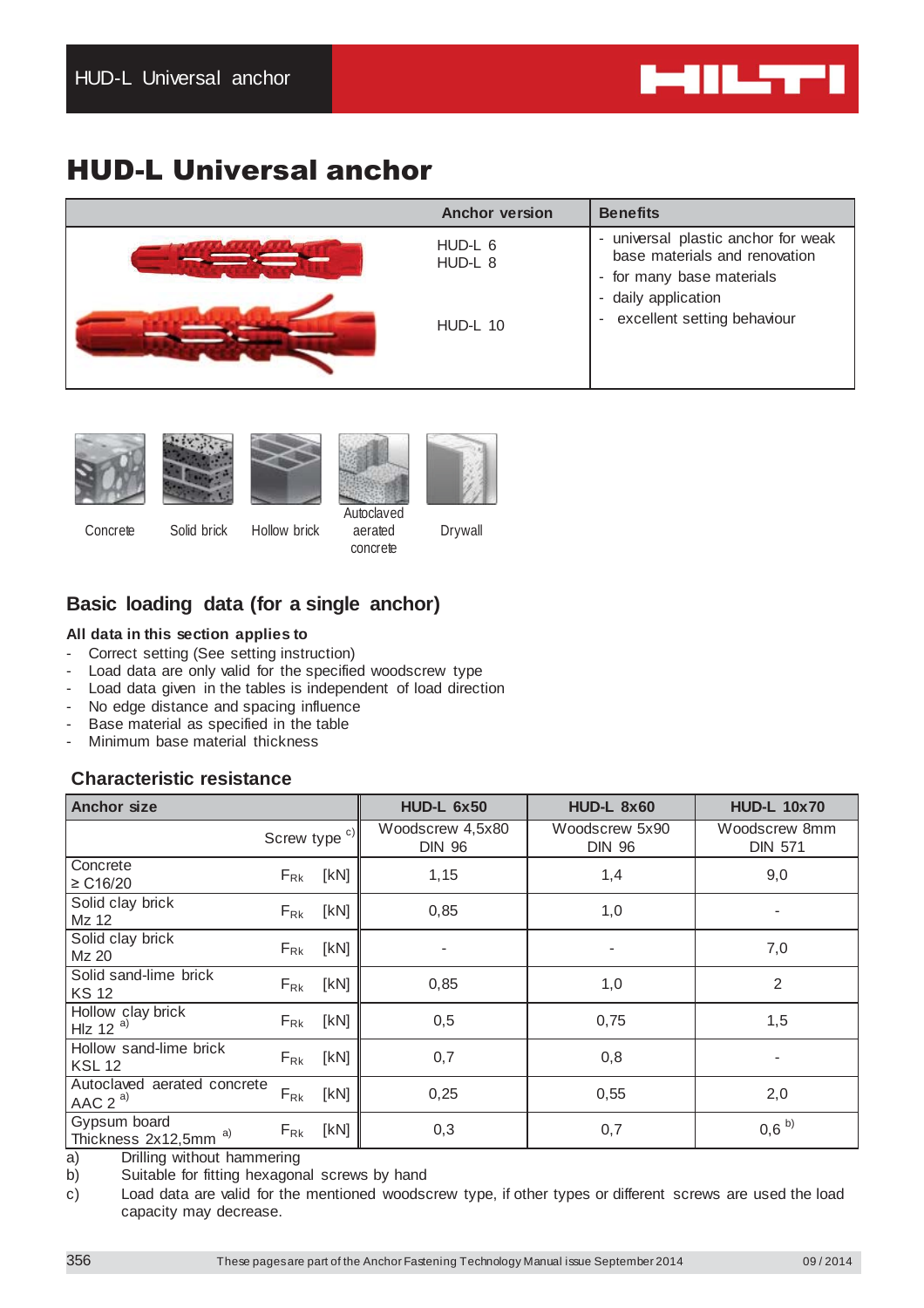# **Design resistance**

| <b>Anchor size</b>                         |                  | <b>HUD-L 6x50</b>                 | <b>HUD-L 8x60</b>               | <b>HUD-L 10x70</b>              |
|--------------------------------------------|------------------|-----------------------------------|---------------------------------|---------------------------------|
|                                            | Screw type $c)$  | Woodscrew 4,5x80<br><b>DIN 96</b> | Woodscrew 5x90<br><b>DIN 96</b> | Woodscrew 8mm<br><b>DIN 571</b> |
| Concrete $\geq$ C16/20                     | [KN]<br>$F_{Rd}$ | 0,32                              | 0,39                            | 2,52                            |
| Solid clay brick<br>Mz 12                  | [KN]<br>$F_{Rd}$ | 0,24                              | 0,28                            |                                 |
| Solid clay brick<br>Mz 20                  | [KN]<br>$F_{Rd}$ |                                   | ٠                               | 1,96                            |
| Solid sand-lime brick<br><b>KS 12</b>      | [KN]<br>$F_{Rd}$ | 0,24                              | 0,28                            | 0,56                            |
| Hollow clay brick<br>HIz 12 $a)$           | [kN]<br>$F_{Rd}$ | 0,14                              | 0,21                            | 0,42                            |
| Hollow sand-lime brick<br><b>KSL 12</b>    | [KN]<br>$F_{Rd}$ | 0,20                              | 0,22                            |                                 |
| Autoclaved aerated concrete<br>AAC $2^{a}$ | $F_{Rd}$<br>[kN] | 0,07                              | 0, 15                           | 0,56                            |
| Gypsum board<br>a)<br>Thickness 2x12,5mm   | [KN]<br>$F_{Rd}$ | 0,08                              | 0,20                            | $0,17^{b}$                      |

a) Drilling without hammering

b) Suitable for fitting hexagonal screws by hand

c) Load data are valid for the mentioned woodscrew type, if other types or different screws are used the load capacity may decrease.

# **Recommended loads d)**

| <b>Anchor size</b>                               |                          | <b>HUD-L 6x50</b>                 | <b>HUD-L 8x60</b>               | <b>HUD-L 10x70</b>              |
|--------------------------------------------------|--------------------------|-----------------------------------|---------------------------------|---------------------------------|
|                                                  | Screw type <sup>c)</sup> | Woodscrew 4,5x80<br><b>DIN 96</b> | Woodscrew 5x90<br><b>DIN 96</b> | Woodscrew 8mm<br><b>DIN 571</b> |
| Concrete $\geq$ C16/20                           | [KN]<br>$F_{\rm rec}$    | 0,23                              | 0,28                            | 1,8                             |
| Solid clay brick<br>Mz 12                        | [KN]<br>$F_{rec}$        | 0,17                              | 0,2                             |                                 |
| Solid clay brick<br>Mz 20                        | [KN]<br>$F_{rec}$        |                                   | $\overline{\phantom{0}}$        | 1,4                             |
| Solid sand-lime brick<br><b>KS 12</b>            | [KN]<br>$F_{rec}$        | 0,17                              | 0,2                             | 0,4                             |
| Hollow clay brick<br>HIz 12 $a)$                 | [KN]<br>$F_{rec}$        | 0,1                               | 0, 15                           | 0,3                             |
| Hollow sand-lime brick<br><b>KSL 12</b>          | [kN]<br>$F_{\text{rec}}$ | 0,14                              | 0,16                            |                                 |
| Autoclaved aerated concrete<br>AAC $2^{a}$       | $F_{rec}$<br>[KN]        | 0,05                              | 0,11                            | 0,4                             |
| Gypsum board<br>Thickness 2x12,5mm <sup>a)</sup> | [kN]<br>$F_{rec}$        | 0,06                              | 0,14                            | $0,12^{b}$                      |

a) Drilling without hammering

b) Suitable for fitting hexagonal screws by hand

c) Load data are valid for the mentioned woodscrew type, if other types or different screws are used the load capacity may decrease.

d) With overall global safety factor  $\gamma = 5$  to the characteristic loads and a partial safety factor of  $\gamma = 1,4$  to the design values.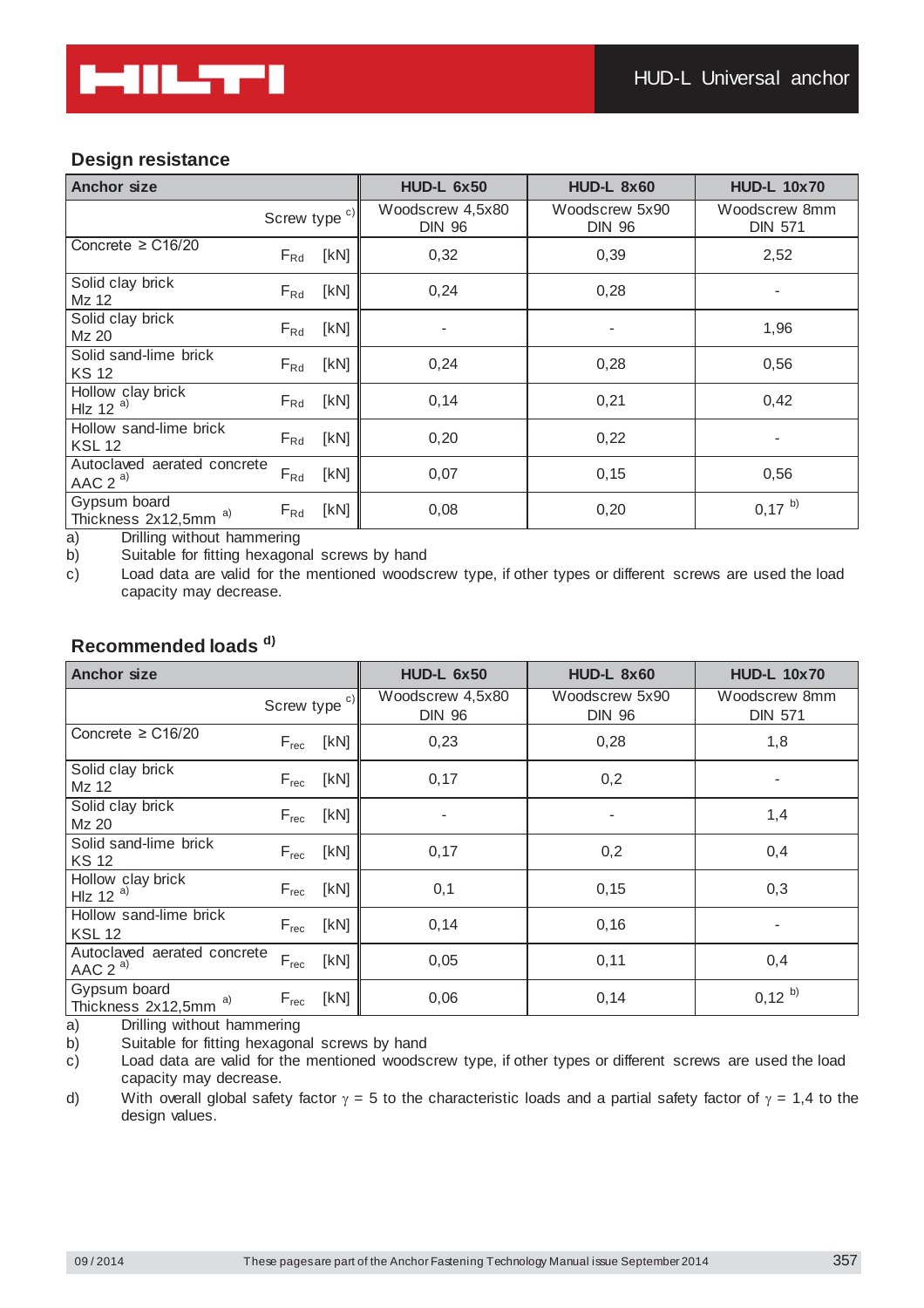

# **Service temperature range**

Hilti HUD-L universal anchor may be applied in the temperature range given below.

| Temperature range | <b>Base material</b><br>temperature | <b>Maximum long term</b><br>base material<br>temperature | <b>Maximum short term</b><br>base material<br>temperature |
|-------------------|-------------------------------------|----------------------------------------------------------|-----------------------------------------------------------|
| Temperature range | $-40$ °C to $+80$ °C                | $+50 °C$                                                 | $+80 °C$                                                  |

## **Max short term base material temperature**

Short-term elevated base material temperatures are those that occur over brief intervals, e.g. as a result of diurnal cycling.

### **Max long term base material temperature**

Long-term elevated base material temperatures are roughly constant over significant periods of time.

# **Materials**

## **Material quality**

| Dom<br>αιι    | <b>Material</b>      |
|---------------|----------------------|
| DL.<br>sleeve | D-1<br>vamide<br>ΟIV |

# **Setting**

## **Installation equipment**

| <b>Anchor size</b> | <b>HUD-L</b><br>6x50 | <b>HUD-L</b><br>8x60 | <b>HUD-L</b><br>10x70 |  |  |
|--------------------|----------------------|----------------------|-----------------------|--|--|
| Rotary hammer      | TE $2 - TE$ 16       |                      |                       |  |  |
| Other tools        | Screwdriver          |                      |                       |  |  |

# **Setting instruction**



Drill hole with drill bit.



Drill hole with drill bit.



Install anchor.



Put part being fastened in place and

install anchor.



Put part being fastened in place and drive screw into anchor.



Drive screw into anchor.

Use only for wall and floor applications. Not applicable for ceiling and façade applications.

For detailed information on installation see instruction for use given with the package of the product.